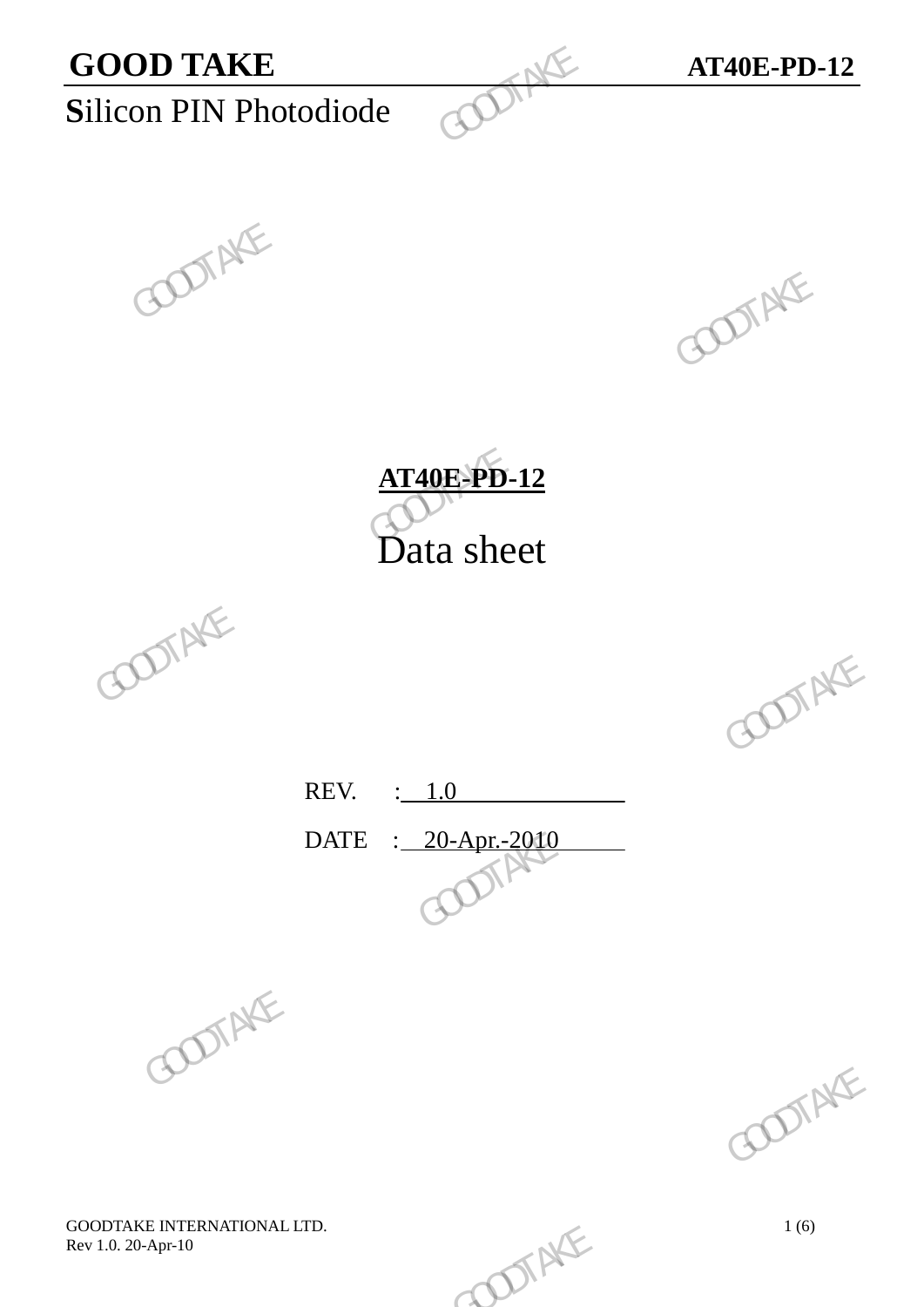# **GOOD TAKE AT40E-PD-12**<br>**Features:**

#### **Features:**

- Fast Response Time.
- $\bullet$  High Photo Sensitivity.
- Suitable for visible and near infrared radiation.
- $\bullet$  Pb free
- The Product itself will remain within RoHS Compliant version.

#### **Descriptions:**

- AT40E-PD-02 is a high speed and high sensitive silicon PIN photodiode with exceptionally stable characteristics and high illumination sensitivity. GOOD TAKE<br>
Features:<br>
• Fast Response Time.<br>
• High Photo Sensitivity.<br>
• Suitable for visible and near infrared radiation.<br>
• Pb free<br>
• The Product itself will remain within RoHS Comp<br>
Descriptions:<br>
• AT40E-PD-02 is a h The Product itself will remain within RoHS Compliant version.<br>
Descriptions:<br>
• AT40E-PD-02 is a high speed and high sensitive silicon PIN photodiode weighted and the characteristics and high illumination sensitivity.<br>
•
	- Device is molded in clear epoxy package with a quadrate side view .

### **Applications:**

- High Speed Photo Detector.
- Copier
- Game machine.

## **Internal Circuit:**





GOODTAKE INTERNATIONAL LTD.  $2(6)$ <br>Rev 1.0. 20-Apr-10 Rev 1.0. 20-Apr-10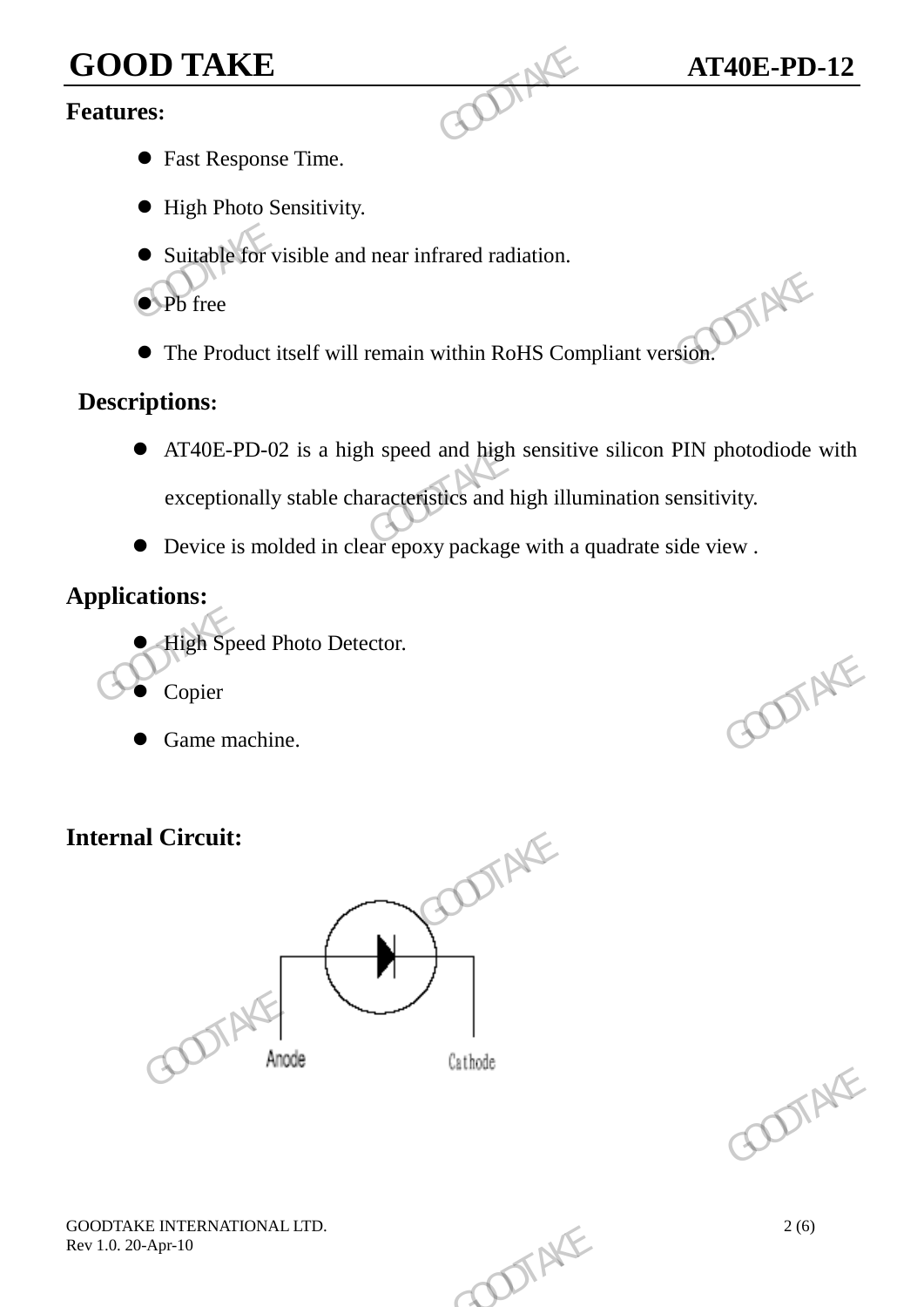

**NOTE:** 1. All dimensions are in millimeter, tolerance is  $\pm 0.2$  unless otherwise noted. 2. Epoxy meniscus extends  $\leq 1$  mm down to the lead is allowed.

GOODTAKE INTERNATIONAL LTD.<br>Rev 1.0. 20-Apr-10 3 (6) Rev 1.0. 20-Apr-10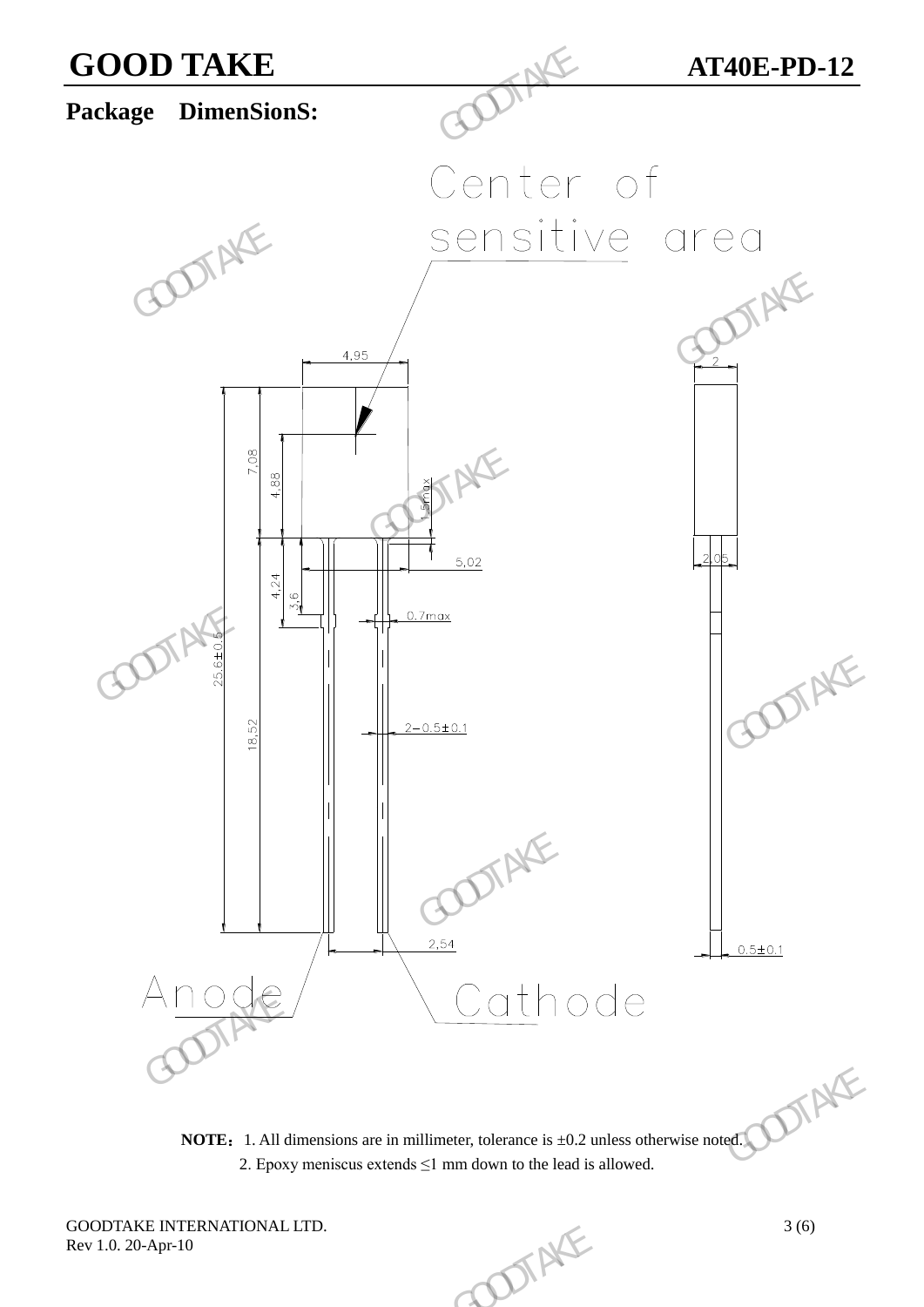# **GOOD TAKE AT40E-PD-12**

#### **Absolute Maximum Ratings at Ta=25**℃

| <b>GOOD TAKE</b>                   |               |                                    | <b>AT40E-PD-12</b>        |
|------------------------------------|---------------|------------------------------------|---------------------------|
| Absolute Maximum Ratings at Ta=25℃ |               |                                    |                           |
| <b>Parameter</b>                   | <b>Symbol</b> | <b>Ratings</b>                     | Unit                      |
| <b>Power Dissipation</b>           | <b>PD</b>     | 215                                | mW                        |
| <b>Reverse Breakdown Voltage</b>   | V(BR)         | 35                                 | $\boldsymbol{\mathrm{V}}$ |
| <b>Operating Temperature</b>       | <b>Topr</b>   | $-25 \sim +85$                     |                           |
| <b>Storage Temperature</b>         | <b>Tstg</b>   | $-40$ $\sim$ +100                  | $\mathcal{C}$             |
| <b>Soldering Temperature</b>       | <b>Tsol</b>   | 270℃ for 6 sec Max (2mm from Body) |                           |

## **Typical Electrical & Optical Characteristics**(**Ta=25**℃)

| <b>Operating Temperature</b>                                    |                   |      | <b>Topr</b>    |                      | $-25 \sim +85$ | U                                          |
|-----------------------------------------------------------------|-------------------|------|----------------|----------------------|----------------|--------------------------------------------|
| <b>Storage Temperature</b>                                      |                   |      | <b>Tstg</b>    |                      | $-40$ ~+100    | $\mathcal{C}$                              |
| <b>Soldering Temperature</b>                                    |                   |      | <b>Tsol</b>    |                      |                | 270℃ for 6 sec Max (2mm from Body)         |
| Typical Electrical & Optical Characteristics $(Ta=25^{\circ}C)$ |                   |      |                |                      |                |                                            |
| Parameter                                                       | <b>Symbol</b>     | Min. | <b>Type</b>    | Max.                 | Unit           | <b>Test Condition</b>                      |
| <b>Reverse Light Current</b>                                    | $\mathbf{I}$      | 45   | 55             |                      | $\mu A$        | $VR=5V, \lambda p=940$ nm<br>$Ee=1mW/cm^2$ |
| <b>Reverse Dark Current</b>                                     | I <sub>D</sub>    |      | $\overline{2}$ | 30                   | nA             | $VR=10V, \lambda p=940nm$<br>$Ee=0mW/cm^2$ |
| <b>Reverse Breakdown</b><br><b>Voltage</b>                      | <b>VBR</b>        | 35   |                |                      | $\mathbf{V}$   | IR= $100 \mu A$<br>$Ee=0mW/cm^2$           |
| Wavelength of peak<br>sensitivity                               | $\lambda_{\rm p}$ |      | 940            |                      | nm             |                                            |
| Range of spectral band<br>witdth                                | $\lambda$         | 430  | ---            | 1100                 | nm             |                                            |
| <b>Rise Time</b>                                                | <b>Tr</b>         |      | 50             |                      | ns             | $V_R = 10V$                                |
| <b>Fall Time</b>                                                | $T_f$             |      | $\mathbf{50}$  |                      | $\mathbf{n}$ s | $\lambda p = 940$ nm<br>$R_L = 1000\Omega$ |
| <b>Total Capacitance</b>                                        | $C_T$             |      | 25             |                      | $P_{F}$        | $V_R = 3V$<br>$Ee=0mW/cm^2$<br>$f=1.0$ MHZ |
| <b>View Angle</b>                                               | $2\theta$ 1/2     | ---  | 65             | $\scriptstyle\cdots$ | $\bullet$      | $I = 20mA$                                 |
|                                                                 |                   |      |                |                      |                | <b>DIAKE</b>                               |
| GOODTAKE INTERNATIONAL LTD.<br>Rev 1.0. 20-Apr-10               |                   |      |                | OTAKE                |                | 4(6)                                       |
|                                                                 |                   |      |                |                      |                |                                            |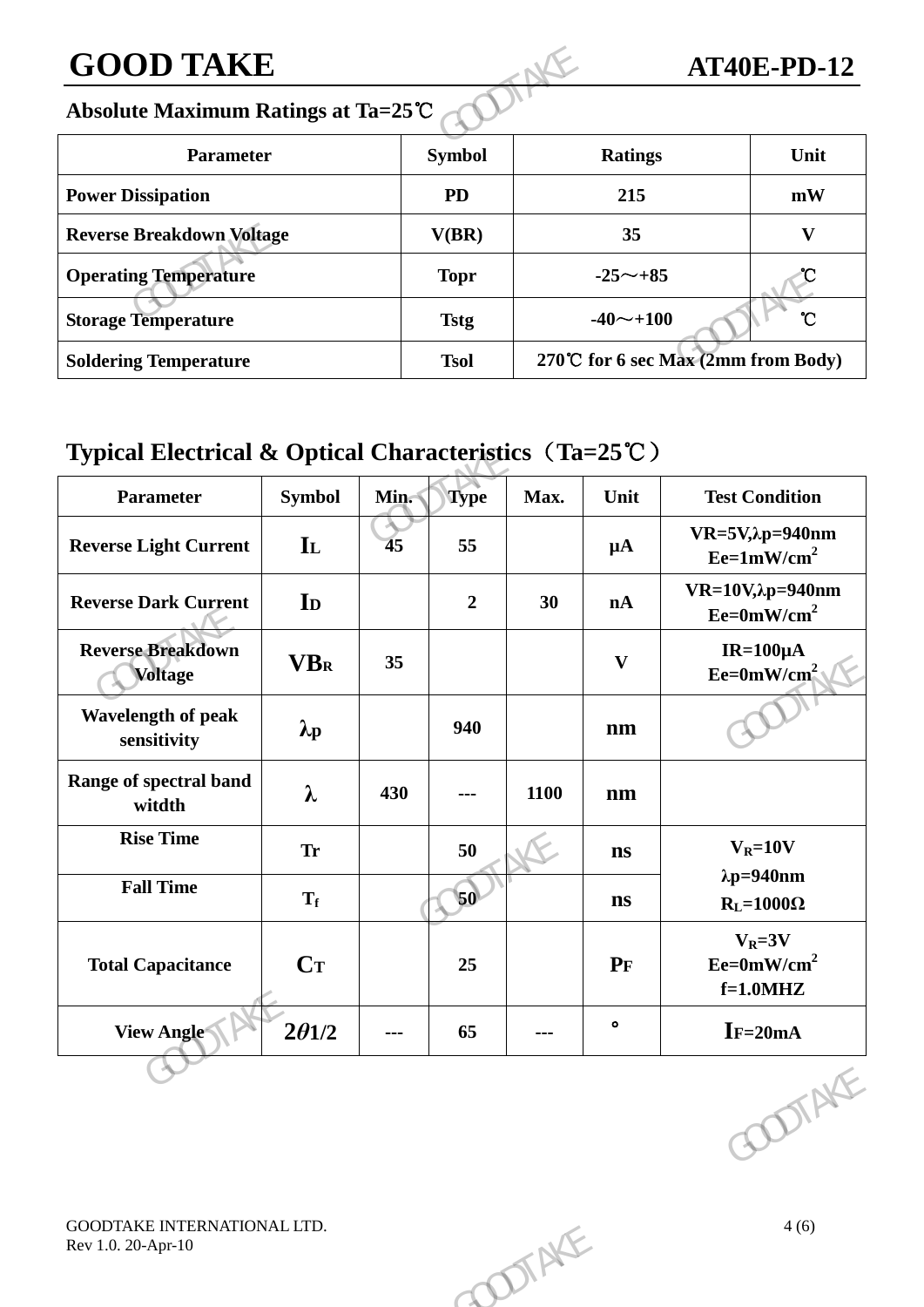



70° 80° 90°



O.1

1

10

Reverse Light Current(uA)

100

1000